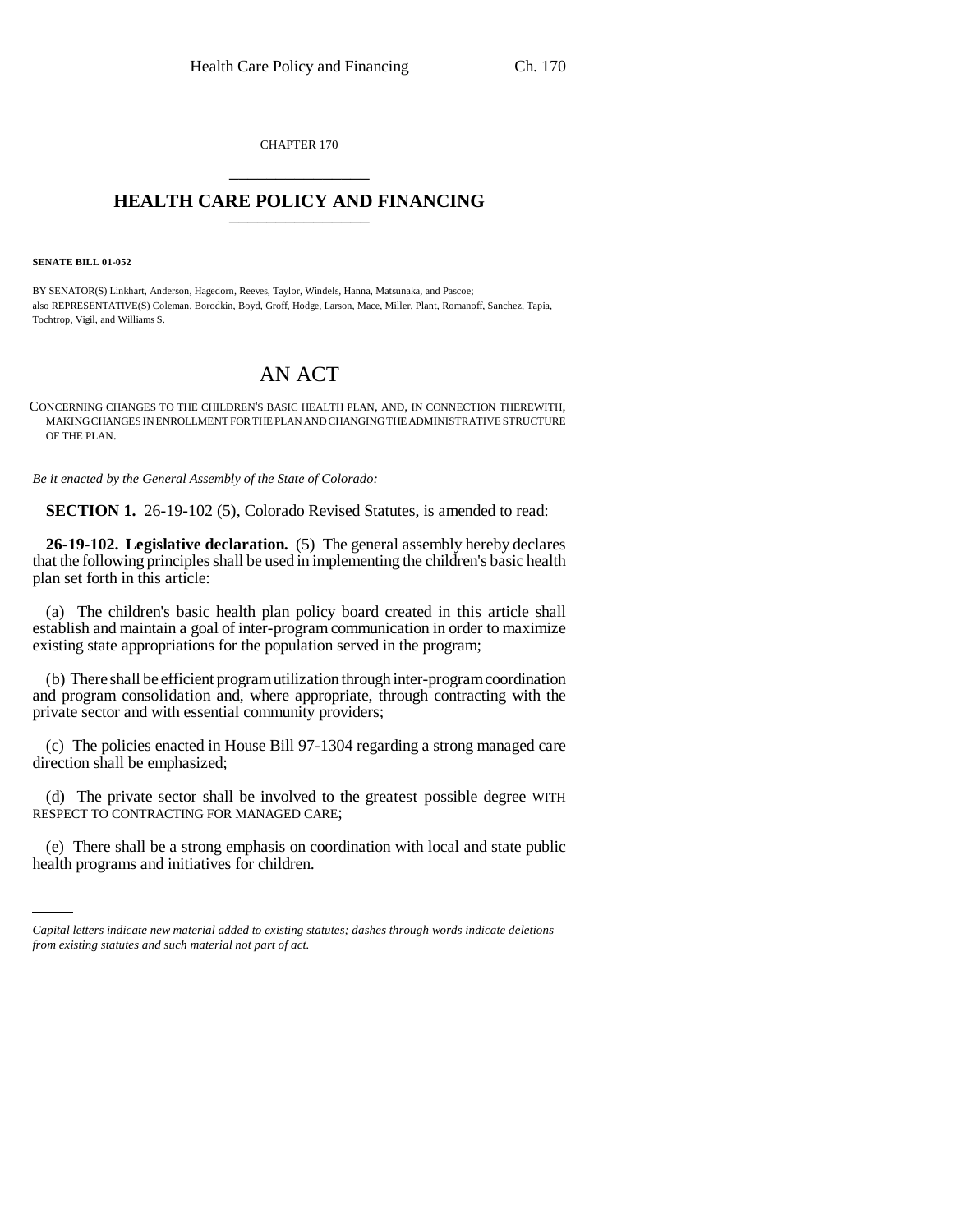**SECTION 2.** 26-19-107 (1) (b), (1) (e), and (2), Colorado Revised Statutes, are amended to read:

**26-19-107. Duties of the department - schedule of services - premiums copayments - subsidies.** (1) In addition to any other duties pursuant to this article, the department shall have the following duties:

(b) To design and implement a structure of periodic premiums due to the department or to managed care plans from SYSTEM OF COST-SHARING WITH enrollees USING AN ANNUAL ENROLLMENT FEE that is based on a sliding fee scale. The sliding fee scale shall be developed based on the per capita cost of the plan and the enrollee's family income; EXCEPT THAT NO ENROLLMENT FEE SHALL BE ASSESSED TO AN ENROLLEE WHOSE FAMILY INCOME IS AT OR BELOW ONE HUNDRED FIFTY PERCENT OF THE FEDERAL POVERTY LEVEL. As permitted by federal and state law, enrollees in the plan may use funds from a medical savings account to pay premiums THE ANNUAL ENROLLMENT FEE. On or before November 1 of each year, the department shall submit for approval to the joint budget committee its ANNUAL proposal for  $\alpha$  scale for increasing premiums or service cost sharing for the plan based upon a family's income.

(e) To design a procedure whereby a financial sponsor may pay the premium ANNUAL ENROLLMENT FEE or some portion thereof on behalf of a subsidized or nonsubsidized enrollee; except that the payment made on behalf of said enrollee shall not exceed the total premiums ENROLLMENT FEE due from the enrollee;

(2) The department is authorized to institute a program for competitive bidding pursuant to section 24-103-202 or 24-103-203, C.R.S., for providing medical services on a managed care basis for children under this article. The department shall select more than one managed care contractor to serve counties in which there are providers contracting with more than one managed care plan. In counties where there is only one operational managed care plan, the department may contract with that managed care plan to serve children enrolled in the plan. To the extent that the department determines that there is a unique community-based organization that is able to perform the new functions required under this article, the department may select such contractor pursuant to section 24-103-205, C.R.S., and rules promulgated by the policy board to administer all or a portion of the children's basic health plan according to section 26-19-111. The department shall assure the utilization of essential community providers for the provision of services including eligibility determination, enrollment, and outreach when reasonable. The department shall contract with managed care organizations for the delivery of health services pursuant to this article. The department may contract with essential community providers for health care services in areas of the state that are not adequately served by managed care organizations.

**SECTION 3.** 26-19-107, Colorado Revised Statutes, is amended BY THE ADDITION OF A NEW SUBSECTION to read:

**26-19-107. Duties of the department - schedule of services - premiums copayments - subsidies.** (4) COMMENCING WITH FISCAL YEAR 2001-02, THE ANNUAL ADMINISTRATIVE COSTS FOR THE CHILDREN'S BASIC HEALTH PLAN SHALL NOT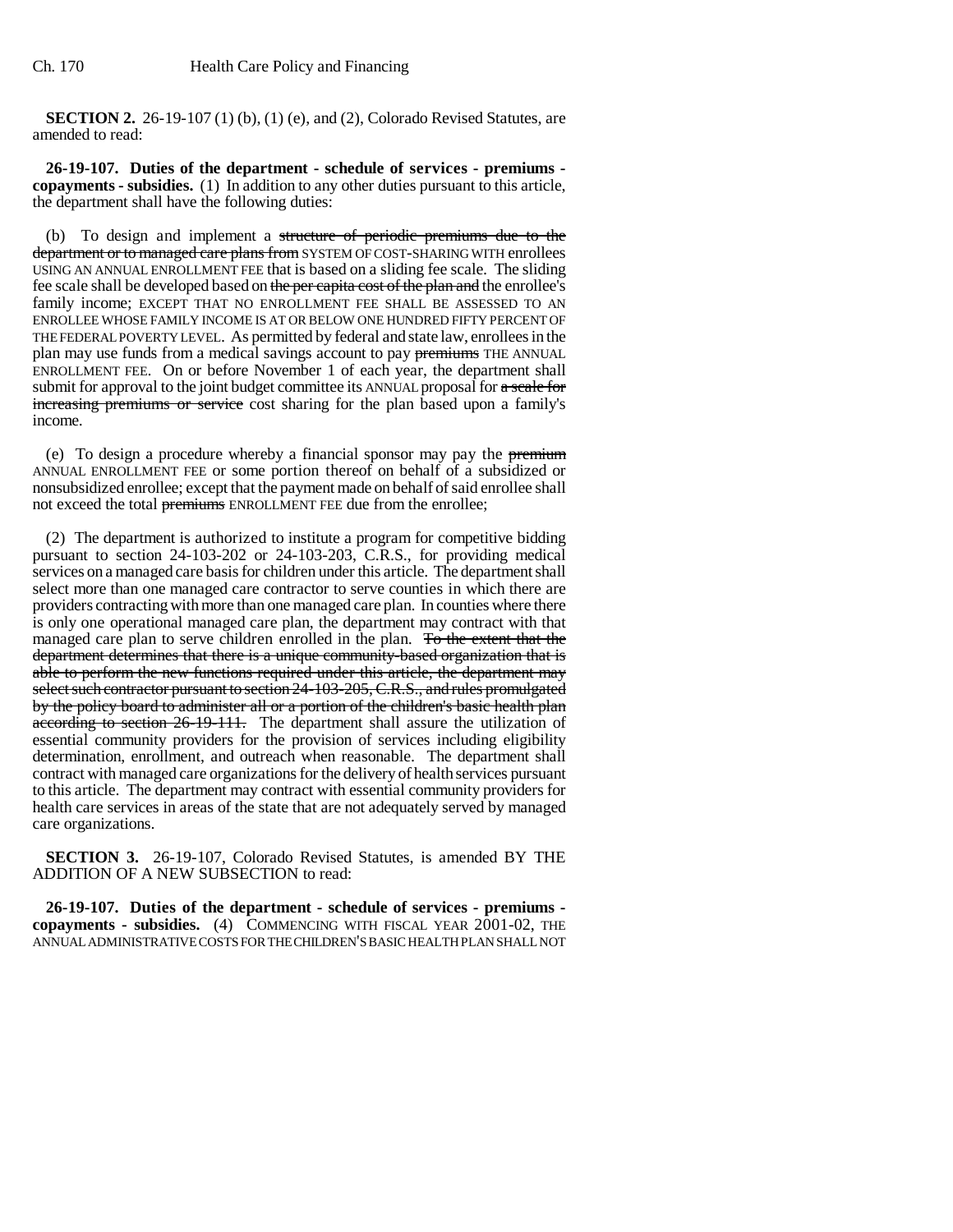EXCEED TEN PERCENT OF THE TOTAL ANNUAL PROGRAM COSTS.

**SECTION 4.** 26-19-108 (3), Colorado Revised Statutes, is amended to read:

**26-19-108. Financial management.** (3) The department may, in addition to any other measure it determines to be necessary, decrease premium subsidies FOR ANNUAL ENROLLMENT FEES or limit enrollment in the plan to ensure that the trust retains sufficient funds pursuant to subsection (1) of this section.

**SECTION 5.** 26-19-110 (7), Colorado Revised Statutes, is amended to read:

**26-19-110. Participation by managed care plans.** (7) The department shall make a premium rate CAPITATION payment to managed care plans based upon a defined scope of services AT AN AGREED UPON RATE. The department shall only use market rate bids that do not discriminate and are adequate to assure quality, network sufficiency, and long-term competitiveness in the children's basic health plan managed care market. The department shall retain a qualified actuary to establish a lower limit for such bids. A certification by such actuary to the appropriate lower limit shall be conclusive evidence of the department's compliance with the requirements of this subsection (7). For the purposes of this subsection (7), a "qualified actuary" shall be a person deemed as such under regulations promulgated by the commissioner of insurance.

**SECTION 6.** 26-19-111, Colorado Revised Statutes, is amended to read:

**26-19-111. Department - administration - privatization.** (1) The general assembly finds that the children's basic health plan is a program under which the private sector has a great deal of experience in making various health care plans available to the private sector and serving as the liaison between large employers and health care providers, including but not limited to health maintenance organizations. The general assembly therefore determines that the children's basic health plan involves duties similar to duties currently or previously performed by state employees but is different in scope and policy objectives from the state medical assistance program.

(2) (a) Pursuant to section  $24-50-504$  (2) (a), C.R.S., The department shall MAY:

(I) PURSUANT TO SECTION 24-50-504 (2) (a), C.R.S., enter into personal services contracts that create an independent contractor relationship for the administration of the children's basic health plan. including outreach, marketing, eligibility determination, and enrollment. The department may enter into additional personal services contracts for other administrative functions required by this article. ANY CONTRACTS ESTABLISHED PURSUANT TO THIS SECTION SHALL CONTAIN PERFORMANCE MEASURES THAT SHALL BE MONITORED BY THE DEPARTMENT.

(II) USE COUNTY DEPARTMENTS OF SOCIAL SERVICES TO PERFORM FUNCTIONS RELATING TO THE ADMINISTRATION OF THE CHILDREN'S BASIC HEALTH PLAN;

(III) PERFORM ADMINISTRATIVE FUNCTIONS AT THE DEPARTMENT, INCLUDING CONSOLIDATION OF FUNCTIONS WITH OTHER ADMINISTRATIVE FUNCTIONS HANDLED BY THE DEPARTMENT.